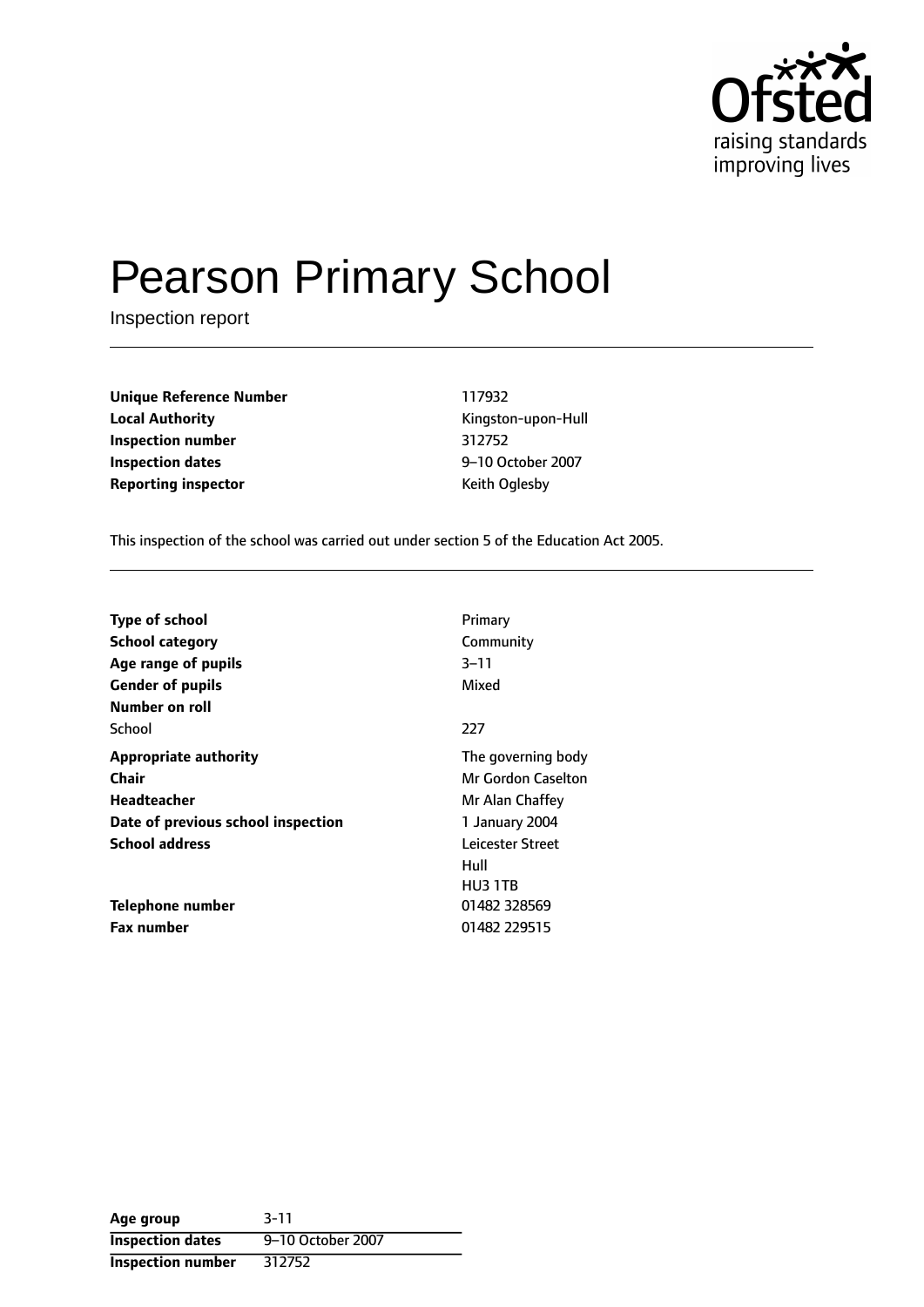.

© Crown copyright 2007

#### Website: www.ofsted.gov.uk

This document may be reproduced in whole or in part for non-commercial educational purposes, provided that the information quoted is reproduced without adaptation and the source and date of publication are stated.

Further copies of this report are obtainable from the school. Under the Education Act 2005, the school must provide a copy of this report free of charge to certain categories of people. A charge not exceeding the full cost of reproduction may be made for any other copies supplied.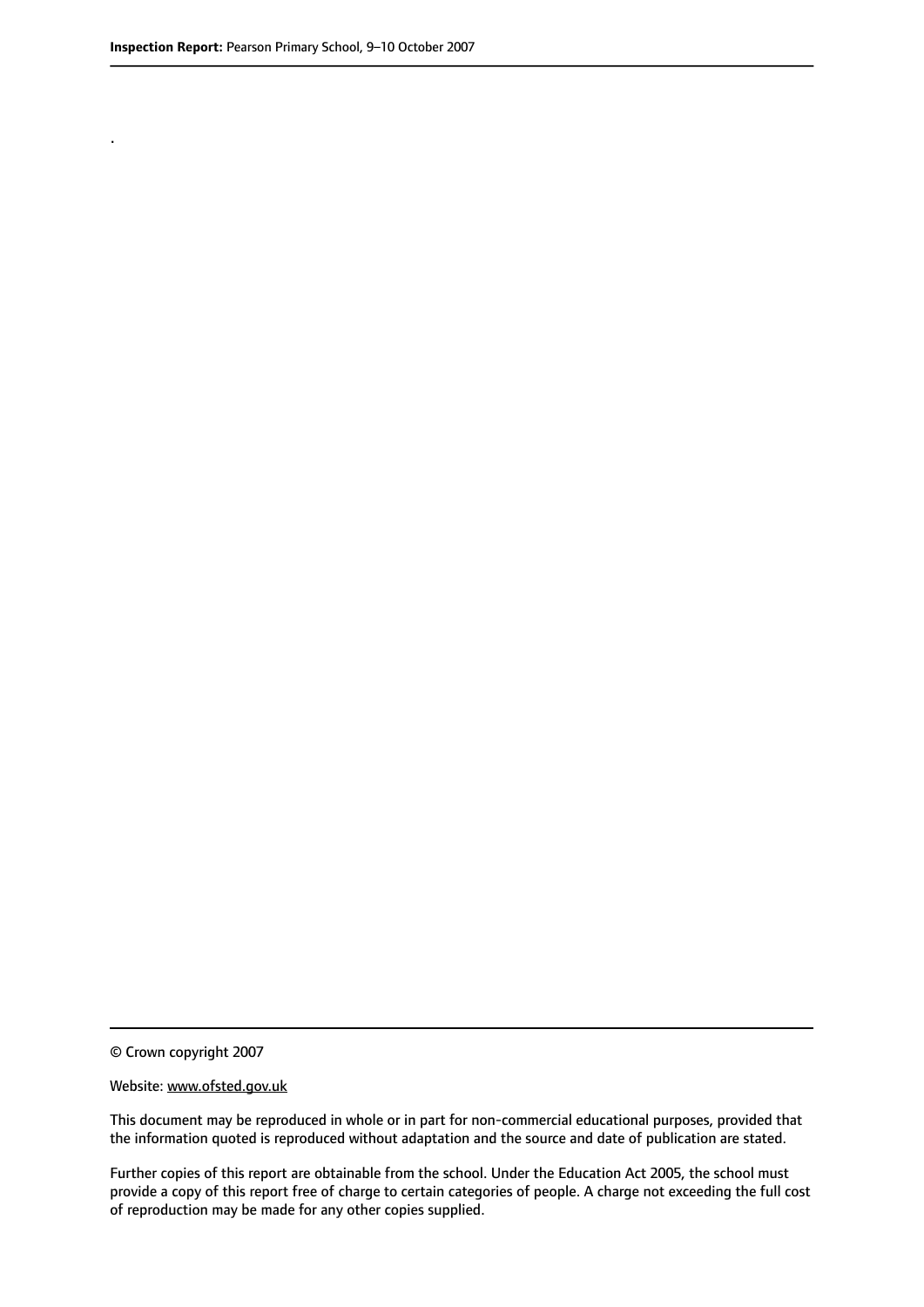# **Introduction**

The inspection was carried out by two Additional Inspectors.

## **Description of the school**

Pearson is an average sized primary school near the centre of Hull. It serves an area with a number of social and economic problems. The proportion of pupils entitled to free school meals is well above average. The school admits an increasing number of pupils from ethnic minority groups(currently 40%). Several of these are at an early stage of learning English. The proportion with learning difficulties and/or disabilities is above average. More than the usual number of pupils join the school other than the usual start in Nursery or Reception, and at different times during the school year. The school has, until recently, been part of an Intensive Support Programme designed to raise pupils' attainment. It holds the Basic Skills Quality Mark.

#### **Key for inspection grades**

| Grade 1 | Outstanding  |
|---------|--------------|
| Grade 2 | Good         |
| Grade 3 | Satisfactory |
| Grade 4 | Inadequate   |
|         |              |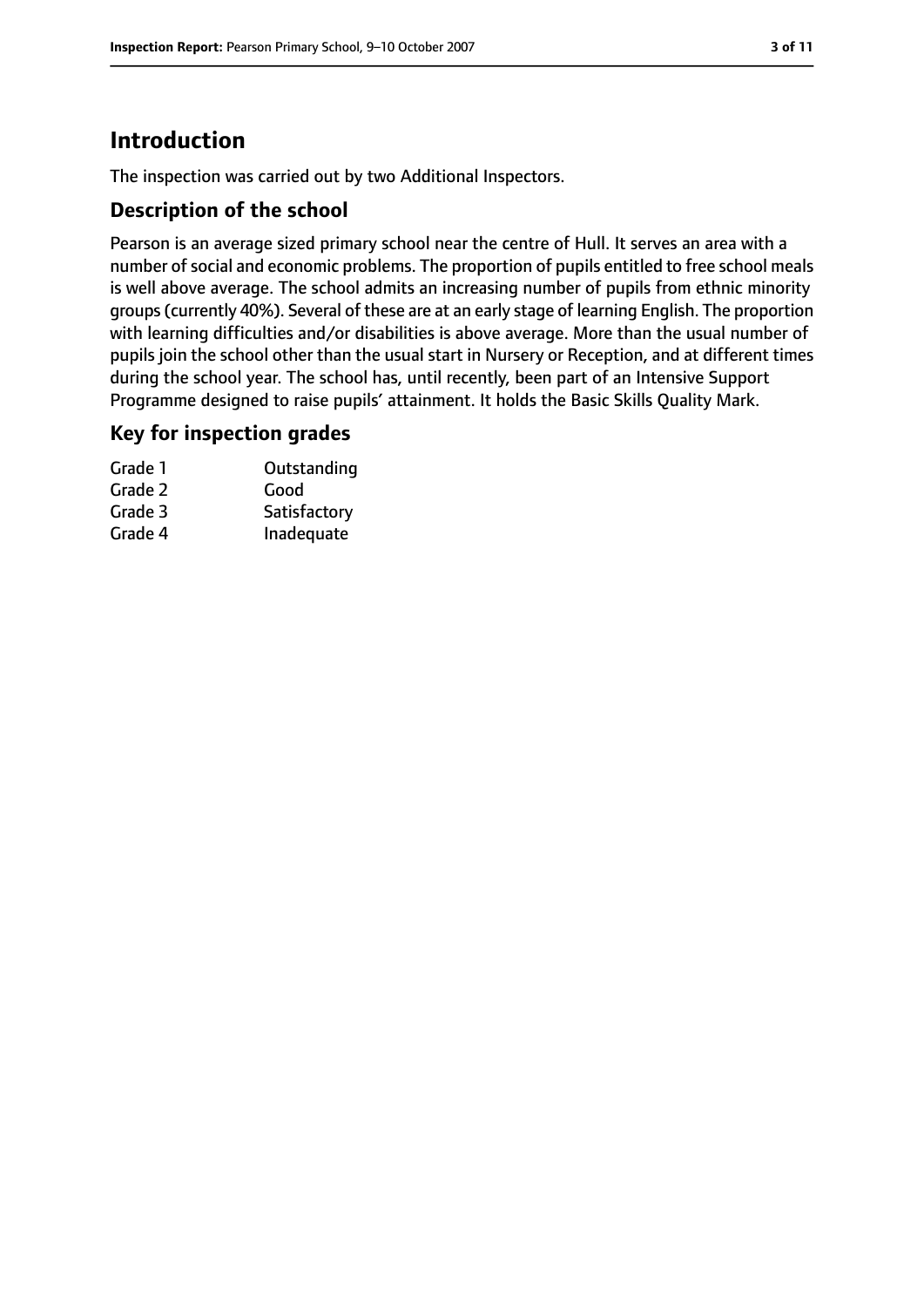# **Overall effectiveness of the school**

#### **Grade: 1**

This is a school where pupils achieve outstandingly well, both in their academic work and their personal development. It has the fullest support of pupils and parents. In the words of one parent, typical of many, 'It provides a happy learning environment in which children thrive both academically and socially. I am proud that it has played such a large part in my family's development.' Excellent leadership, management and teaching are at the heart of the school's success. Pupils are proud of their school and rise to the high expectations that staff have of them. All pupils, whatever their background or ability, are valued and do well here.

Children make a good start in the Foundation Stage. Many join with skills well below those usually seen for their age, particularly in language and social skills. By the time they enter Year 1 they have made good gains in their ability to cooperate and communicate. Consistently high quality teaching builds on this in Years 1 to 6. The rate of progress in all subjects accelerates as pupils become more confident in speaking, listening, reading and writing. Standards by Year 6 have improved steadily since the last inspection and are now average overall and stronger in mathematics.

The high level of importance given to pupils' care and welfare ensures that they feel secure and can concentrate on learning, particularly those with learning difficulties and/or disabilities, those in the early stages of learning English and those new to the school. Every effort is made by staff and pupils to make pupils new to the school welcome and help them settle in. As one girl put it, 'I was very nervous but everyone was so nice to me straight away.' Pupils appreciate their teacher's efforts to make lessons interesting. Staff and pupils are very clear about what is to be learned and what quality is expected. Pupils receive excellent advice on how to analyse their own work and what they must do to improve it. They like this and say it helps them to move on.

Pupils enjoy coming to school. They soon notice how much adults value good relationships and concern for other peoples' feelings. Consequently they behave exceptionally well and treat both adults and classmates with dignity and respect. They enjoy responsibilities, for example the busy school council has helped to make outside play much more productive. Pupils work with many visitors, and take part in a good range of events and visits. These help to develop their confidence and social skills. They are gaining a good understanding of how to lead a safe and healthy life.

Leadership by the headteacher is outstanding. He has created and inspired a strong team through his vision, drive and commonsense. This is a happy school, morale is high. Staff are united in their efforts for continued improvement and they work effectively together to identify and tackle areas for development. They have successfully raised standards and improved the quality of teaching. Given this track record, the school is well placed to continue to improve. It provides excellent value for money.

#### **Effectiveness of the Foundation Stage**

#### **Grade: 2**

Children make a good start in the Foundation Stage. High levels of care ensure that they feel safe and secure. Children's development when they join the school is well below that typical for their age. They have particularly poor communication skills and/or little English. They make good progress because the teaching and teamwork are good and there is a strong emphasis on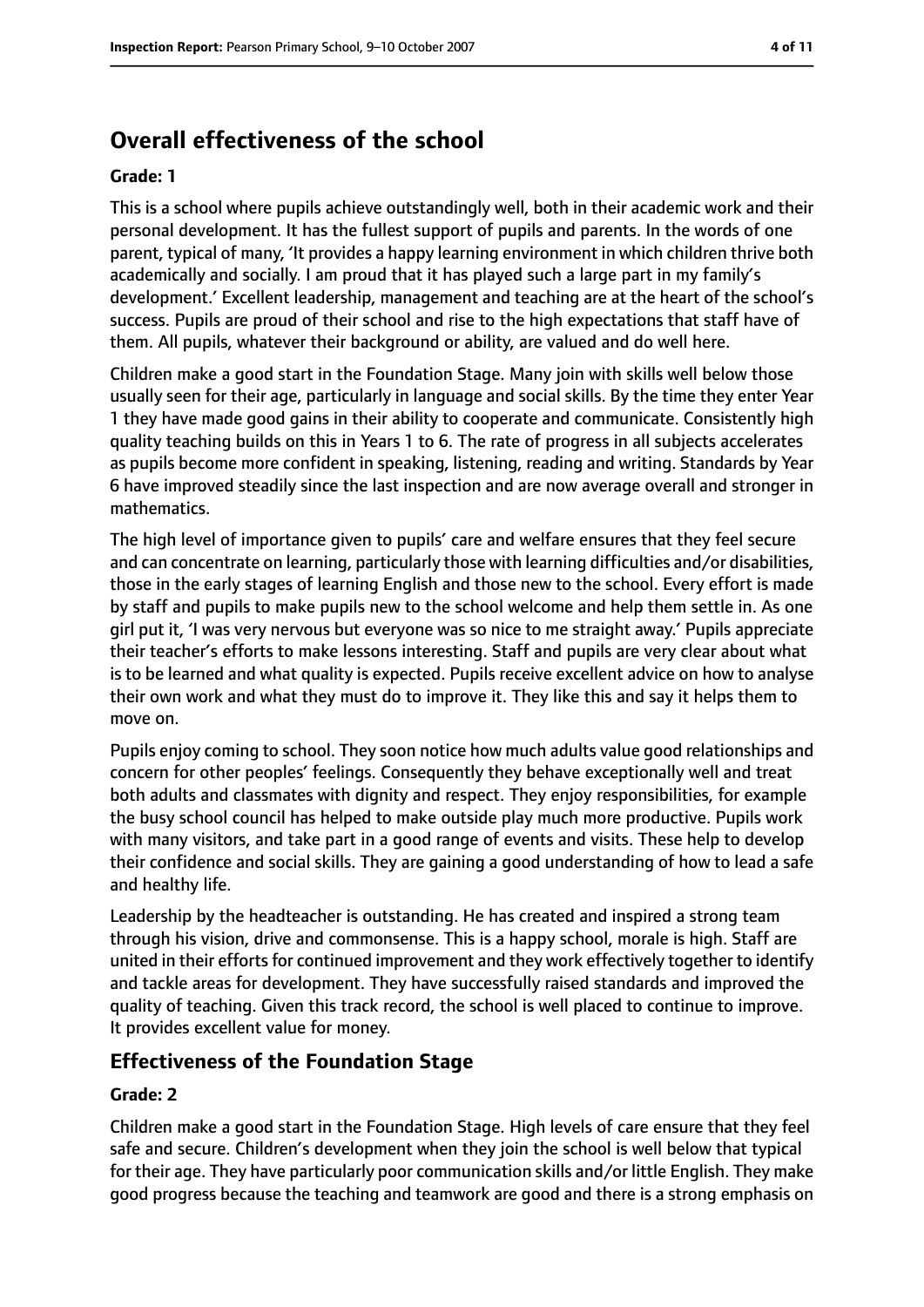language and social skills. Provision, particularly the refurbished outside area, is good. Staff adapt the teaching spaces well to provide a range of interesting activities, which support all areas of learning. Occasionally, in the Reception class, the pace of learning slows. Thisis because there are some missed opportunities to make the most of the activities provided. For example, in one lesson children lost interest because they were asked to listen for too long and did not have enough chances to explore the sorting activity for themselves. The school keeps in close touch with parents, who appreciate the welcoming atmosphere and concern for children's happiness and well being. There are good arrangements to help new children to settle.

Children enjoy their time in the Foundation Stage. They achieve well, especially in their personal and social development and their ability to communicate. However, almost half of them remain well below the development typical for their age by the time they enter Year 1. This is because some enter school with no knowledge of English, or have been identified with learning difficulties. Nevertheless, they make good progress because they have expert support, which continues in Years 1 and 2.

## **What the school should do to improve further**

■ Increase the pace of learning in the Reception class further by ensuring that all activities children experience captivate their interest and develop their understanding, knowledge and skills.

# **Achievement and standards**

#### **Grade: 1**

Pupils' achievement is outstanding and standards are average. Pupils of all backgrounds, gender and abilities make very rapid progress. Children make good progress in the Foundation Stage. The rate of progress increases in Years 1 to 6. This is because the hurdle of weak language skills begins to disappear, thanks to effective teaching and support. Standards show an improvement by the end of Year 2, although they are still below average. By Year 6, standards are in line with the national average overall and are strongest in mathematics. Those learning English as their second language achieve particularly well, as do those with learning difficulties and/or disabilities.

Pupils' excellent progress is reflected in national test results for Year 6 pupils. These show a rapid year-on-year improvement since the last inspection and in 2006 were average overall. In writing, for example, only 7% reached the level expected for their age in 2004, by 2006 this rose to 63%. Provisional results for 2007 are even better, with significant improvement in mathematics. In 2004 only 10% of pupils achieved higher than expected standards in mathematics, now half of pupils gain this level.

# **Personal development and well-being**

#### **Grade: 1**

Pupils' personal development including their spiritual, moral, social and cultural development, is outstanding. They love coming to school and make the most of all that it offers. As one parent put it, 'He comes home every day with a smile on his face.' Pupils flourish in the secure, welcoming and supportive environment. Relationships are very positive and pupils' behaviour is excellent. Pupils listen, work hard and want to learn. Pupils of different backgrounds play and work together very well. They say that disagreements are very rare, and dealt with quickly by the staff. The rate of attendance is increasing year-on-year. It is now close to the national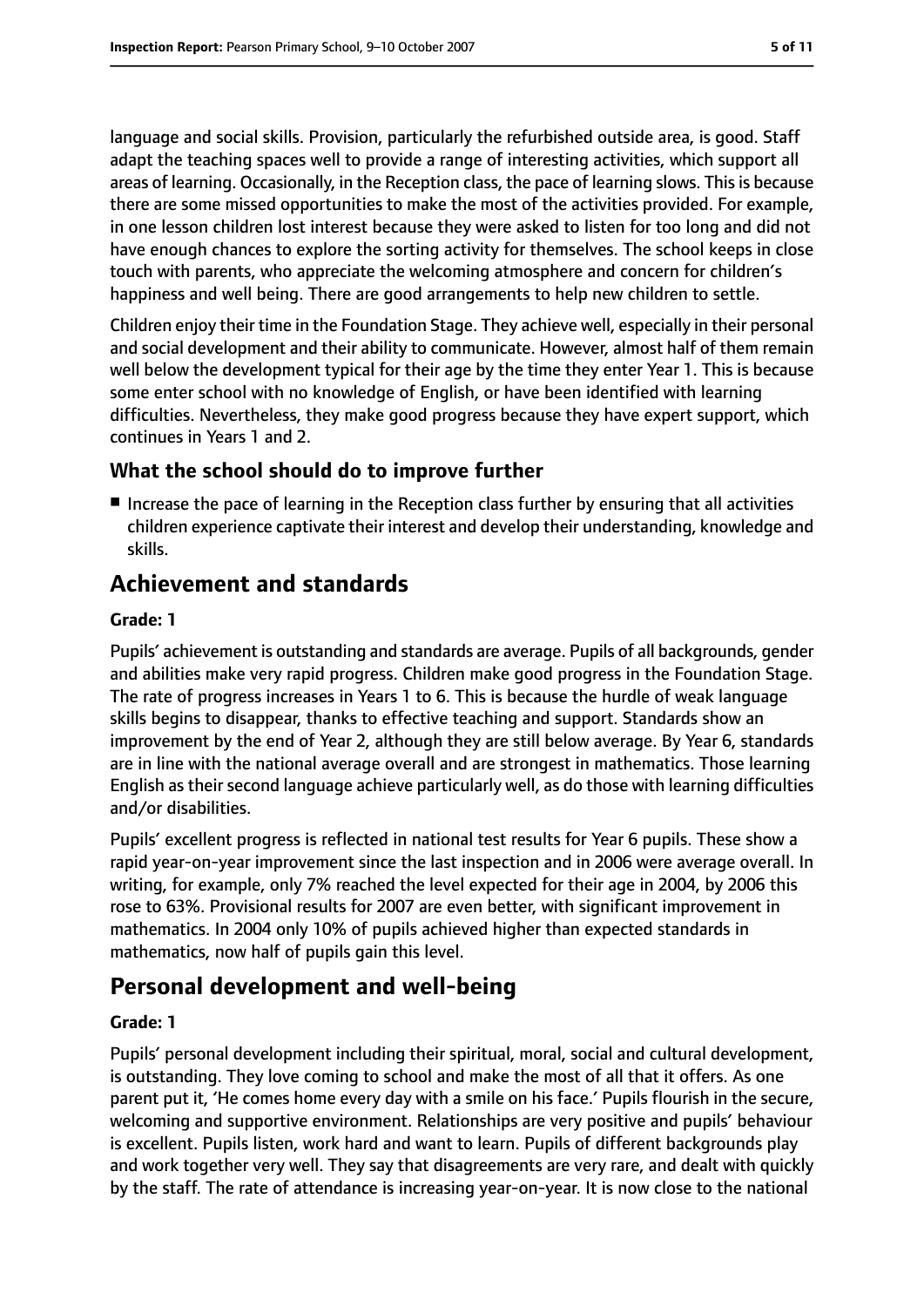average because everything possible is done to encourage good attendance and make the school an enjoyable place to be. The school rewards good attendance and investigates absences thoroughly.

Pupils make a strong contribution to their school and the wider community. They carry out extra responsibilities in school very well, for example when older pupils help the younger ones in the 'Pooh Bear' reading scheme. The active school council gives pupils a good insight into democratic processes. In the local community, and with other schools, pupils enjoy fund raising and play a part in a range of events and festivals. This contributes to their excellent cultural development.

Pupils leave this school with positive attitudes to learning and excellent social skills. They are confident users of information and communication technology (ICT) and have made excellent progress in literacy and numeracy. They are well prepared to move on the next stage of their education.

# **Quality of provision**

## **Teaching and learning**

#### **Grade: 1**

Outstanding teaching is a major reason for pupils' excellent progress and personal development. Teachers and assistants form highly effective teams and make sure that work is planned to meet pupils' widely differing needs. Lessons are busy, active sessions. No time is wasted, there is a clear sense of purpose and pupils know what is expected of them. Teachers explain clearly, often using the interactive whiteboards well. They check pupils' understanding as the lesson progresses, constantly reminding them of what they set out to achieve. This helps pupils to reflect on their own progress and try harder. All teachers give a high priority to raising pupils' confidence and self esteem. As a result, pupils are becoming thoughtful and independent learners who can work productively in pairs or groups. Teachers are quick to provide new challenges, but are patient and encouraging when pupils are struggling. This is an important factor behind the high achievement of all groups of pupils.

#### **Curriculum and other activities**

#### **Grade: 2**

The good curriculum meets the needs of different groups of learners well. This is because teachers go to great lengths to make sure everyone has the support or challenge they need to improve. Pupils say they find lessons interesting; 'Teachers make subjects fun so we enjoy them more and remember things.' There is a strong emphasis on literacy, numeracy and ICT and this has contributed towards steadily rising standards. The school is currently considering ways to improve the curriculum and learning experiences further in subjects which have not been priorities in recent years.

The school has productive links with other schools and organisations. These bring new opportunities to learn, for example in the popular French lessons in Year 6. The Creative Partnership scheme with other primary schools has provided new experiences in music, mathematics and art. Pupils are taught how to stay safe, fit and healthy. There is a good range of well attended clubs. Pupils' learning and personal development is enhanced by interesting visits, visitors and events. For example, pupils are involved in celebrations with various groups in the local community. This is one reason for the outstanding racial harmony in school.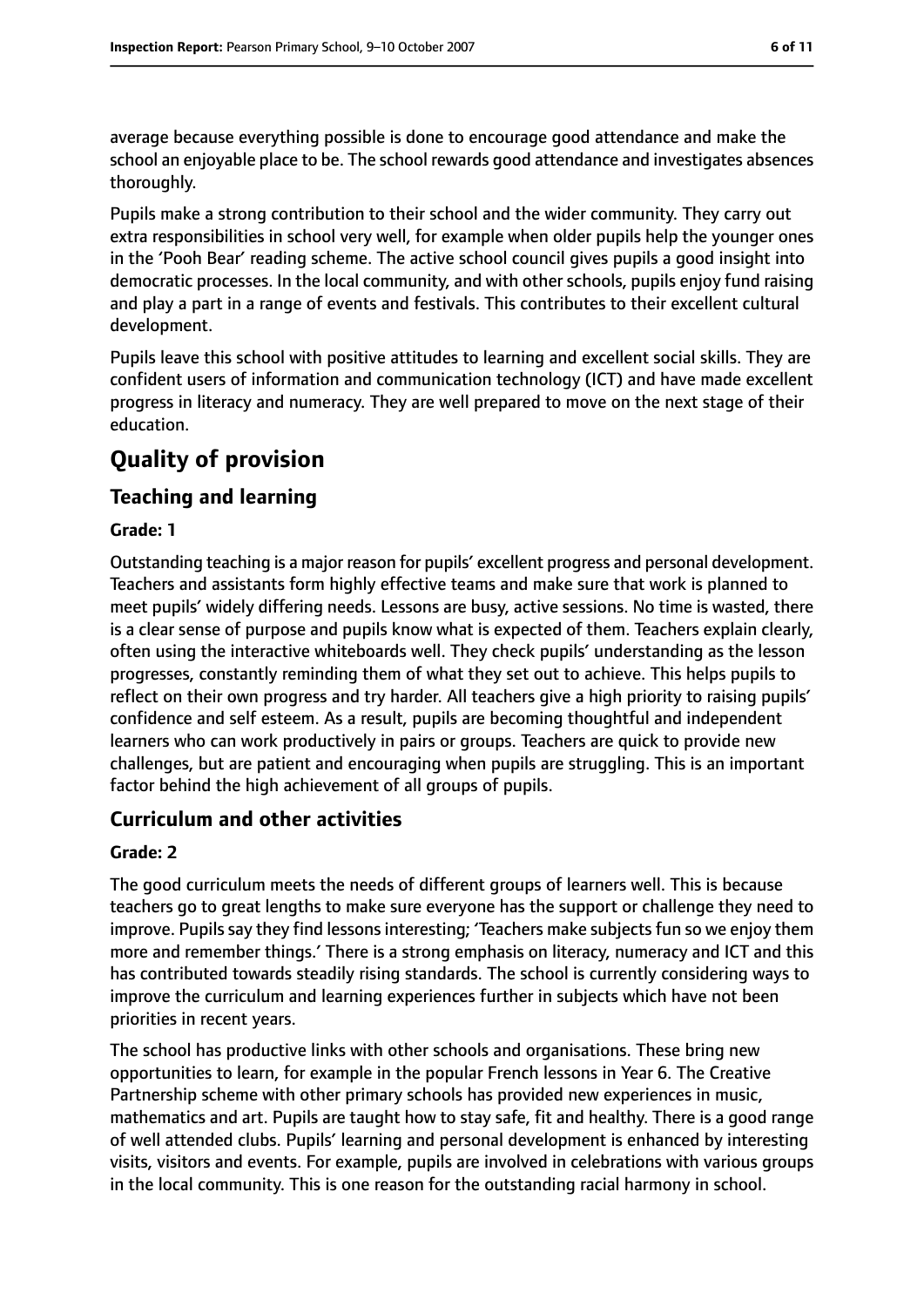## **Care, guidance and support**

#### **Grade: 1**

The school's outstanding care, guidance and support contribute considerably to pupils' high achievement and excellent personal development. A calm and purposeful atmosphere allows everyone to succeed, especially those new to the school. Pupils feel safe and valued. The whole staff team works together very well to make sure that all pupils enjoy their time at school. Both parents and pupils appreciate this, particularly the work of the learning and 'well-being' mentors. One parent reflected the views of many by saying of the staff, 'They have always helped with any problems, a wonderful attitude towards the pupils and parents.' Pupils with learning difficulties and/or physical difficulties and those learning English as their second language are especially well supported and achieve well.

Arrangements for child protection and health and safety meet current requirements. Governors are vigilant in checking these. Pupils are well supervised, both inside and out.

There are first-rate systems to monitor each pupil's progress and set new targets. A particular strength is the way teachers constantly involve the pupils in thinking about their own learning. This begins in the youngest classes, so that by Year 6 pupils are confident in understanding how well they are doing and what they must work on in order to improve. Pupils agree that teachers provide excellent advice and guidance, for example, through high quality marking and the 'working walls' that give pupils vital information and guidance to support their work.

# **Leadership and management**

#### **Grade: 1**

Leadership and management are outstanding. The whole staff work together as an united team who share the excellent headteacher's vision for continued improvement. This has a clear impact on pupils' outstanding achievement and personal development. The school has gained much from using external expertise, for example the local authority advisory services.

The headteacher is ably supported by an energetic and effective deputy, and senior staff. Some recent new appointments are already making a significant contribution to the school's relentless drive to provide the best possible education for its pupils. Governors carry out their duties efficiently. They are well informed and hold the school to account when necessary, particularly in matters of health and safety.

Leaders monitor all aspects of the school's work very closely. Areas identified for improvement are tackled with rigour and commonsense. Self evaluation is accurate and used well to identify agreed priorities.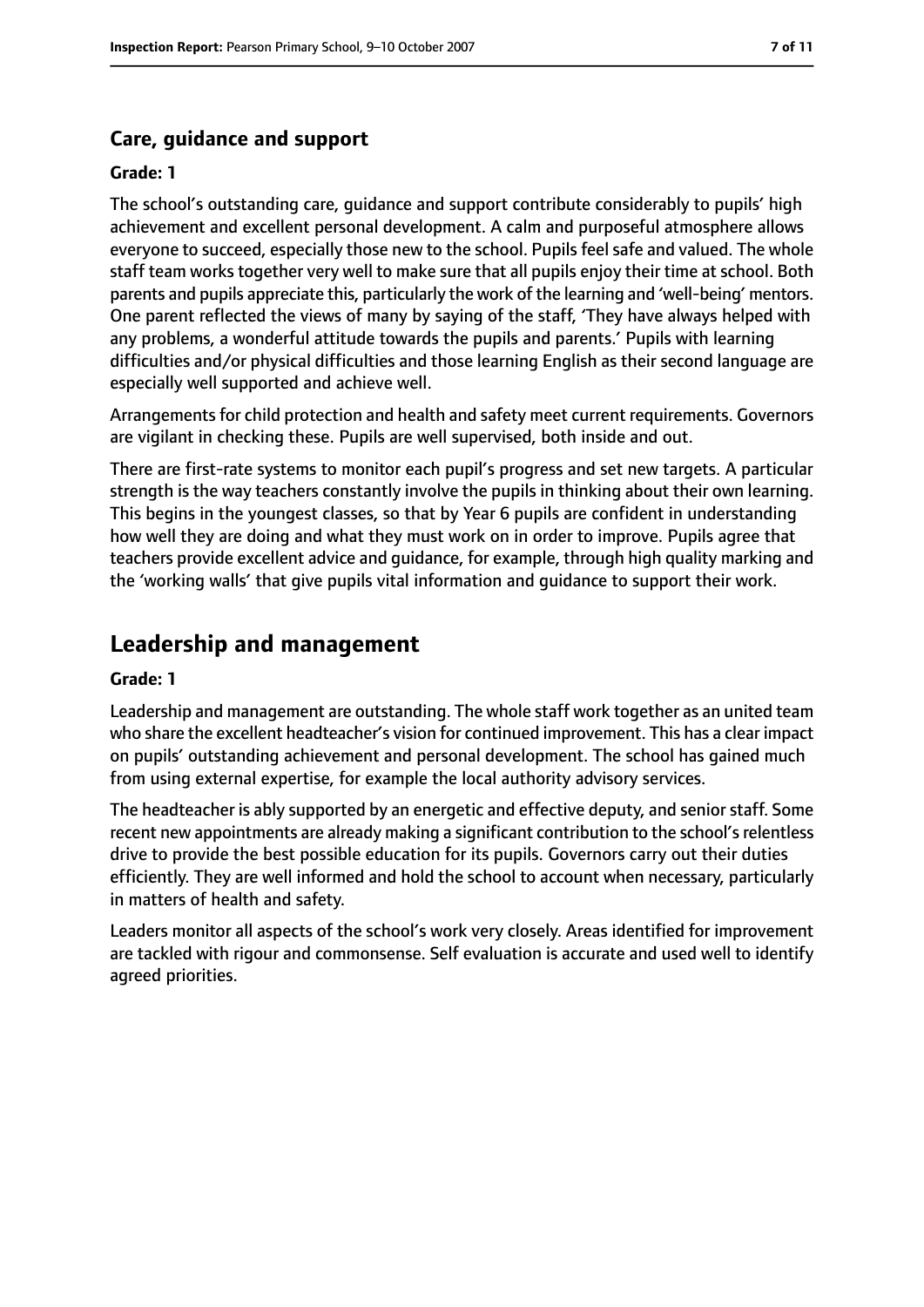**Any complaints about the inspection or the report should be made following the procedures set out in the guidance 'Complaints about school inspection', which is available from Ofsted's website: www.ofsted.gov.uk.**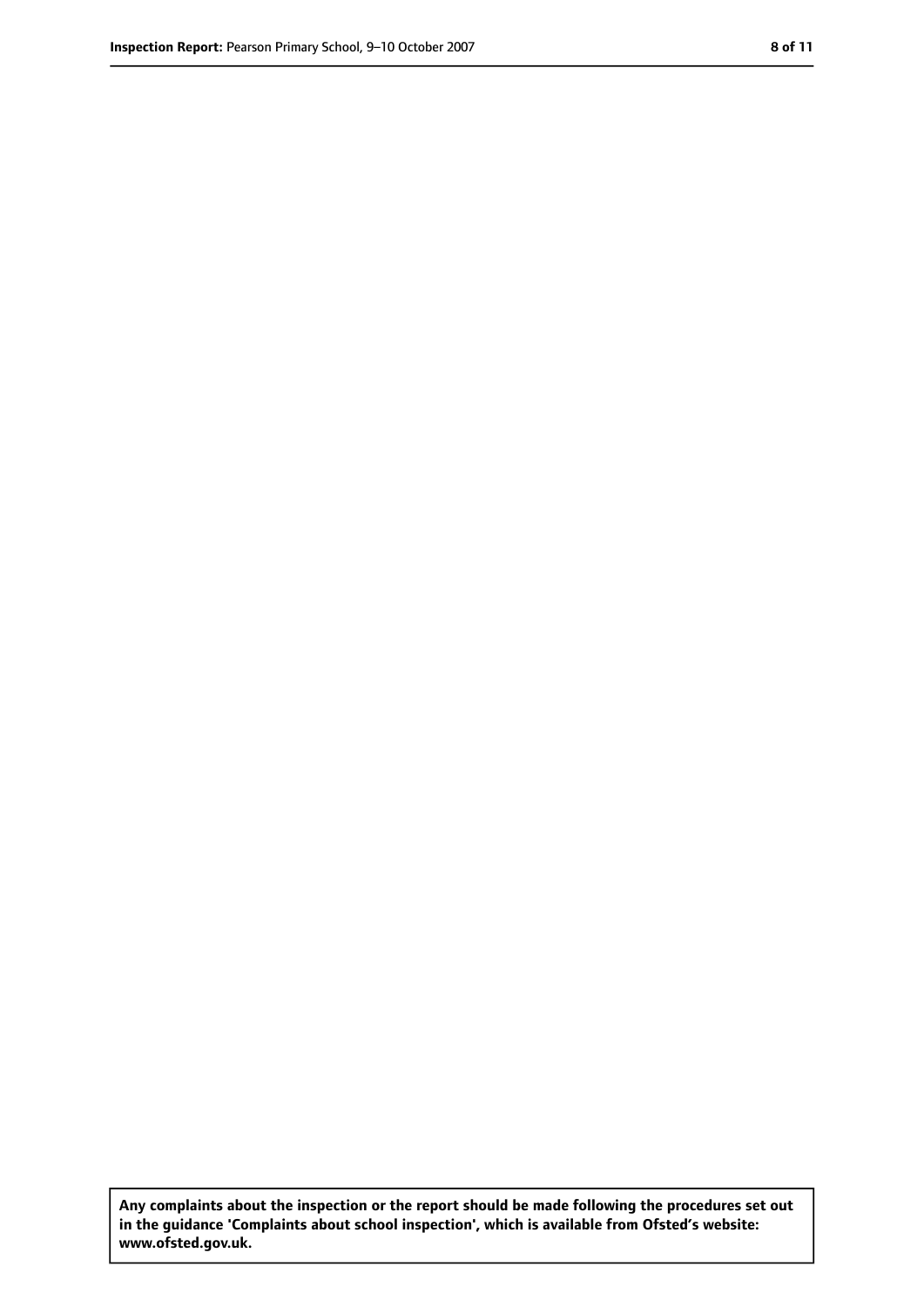#### **Annex A**

# **Inspection judgements**

| $^{\backprime}$ Key to judgements: grade 1 is outstanding, grade 2 good, grade 3 satisfactory, and | <b>School</b>  |
|----------------------------------------------------------------------------------------------------|----------------|
| arade 4 inadequate                                                                                 | <b>Overall</b> |

## **Overall effectiveness**

| How effective, efficient and inclusive is the provision of education, integrated<br>care and any extended services in meeting the needs of learners? |     |
|------------------------------------------------------------------------------------------------------------------------------------------------------|-----|
| Effective steps have been taken to promote improvement since the last<br>inspection                                                                  | Yes |
| How well does the school work in partnership with others to promote learners'<br>well-being?                                                         |     |
| The effectiveness of the Foundation Stage                                                                                                            |     |
| The capacity to make any necessary improvements                                                                                                      |     |

## **Achievement and standards**

| How well do learners achieve?                                                                               |  |
|-------------------------------------------------------------------------------------------------------------|--|
| $\mathsf I$ The standards <sup>1</sup> reached by learners                                                  |  |
| How well learners make progress, taking account of any significant variations between<br>groups of learners |  |
| How well learners with learning difficulties and disabilities make progress                                 |  |

## **Personal development and well-being**

| How good is the overall personal development and well-being of the<br>learners?                                  |  |
|------------------------------------------------------------------------------------------------------------------|--|
| The extent of learners' spiritual, moral, social and cultural development                                        |  |
| The extent to which learners adopt healthy lifestyles                                                            |  |
| The extent to which learners adopt safe practices                                                                |  |
| How well learners enjoy their education                                                                          |  |
| The attendance of learners                                                                                       |  |
| The behaviour of learners                                                                                        |  |
| The extent to which learners make a positive contribution to the community                                       |  |
| How well learners develop workplace and other skills that will contribute to<br>their future economic well-being |  |

## **The quality of provision**

| How effective are teaching and learning in meeting the full range of the<br>learners' needs?          |  |
|-------------------------------------------------------------------------------------------------------|--|
| How well do the curriculum and other activities meet the range of needs<br>and interests of learners? |  |
| How well are learners cared for, guided and supported?                                                |  |

 $^1$  Grade 1 - Exceptionally and consistently high; Grade 2 - Generally above average with none significantly below average; Grade 3 - Broadly average to below average; Grade 4 - Exceptionally low.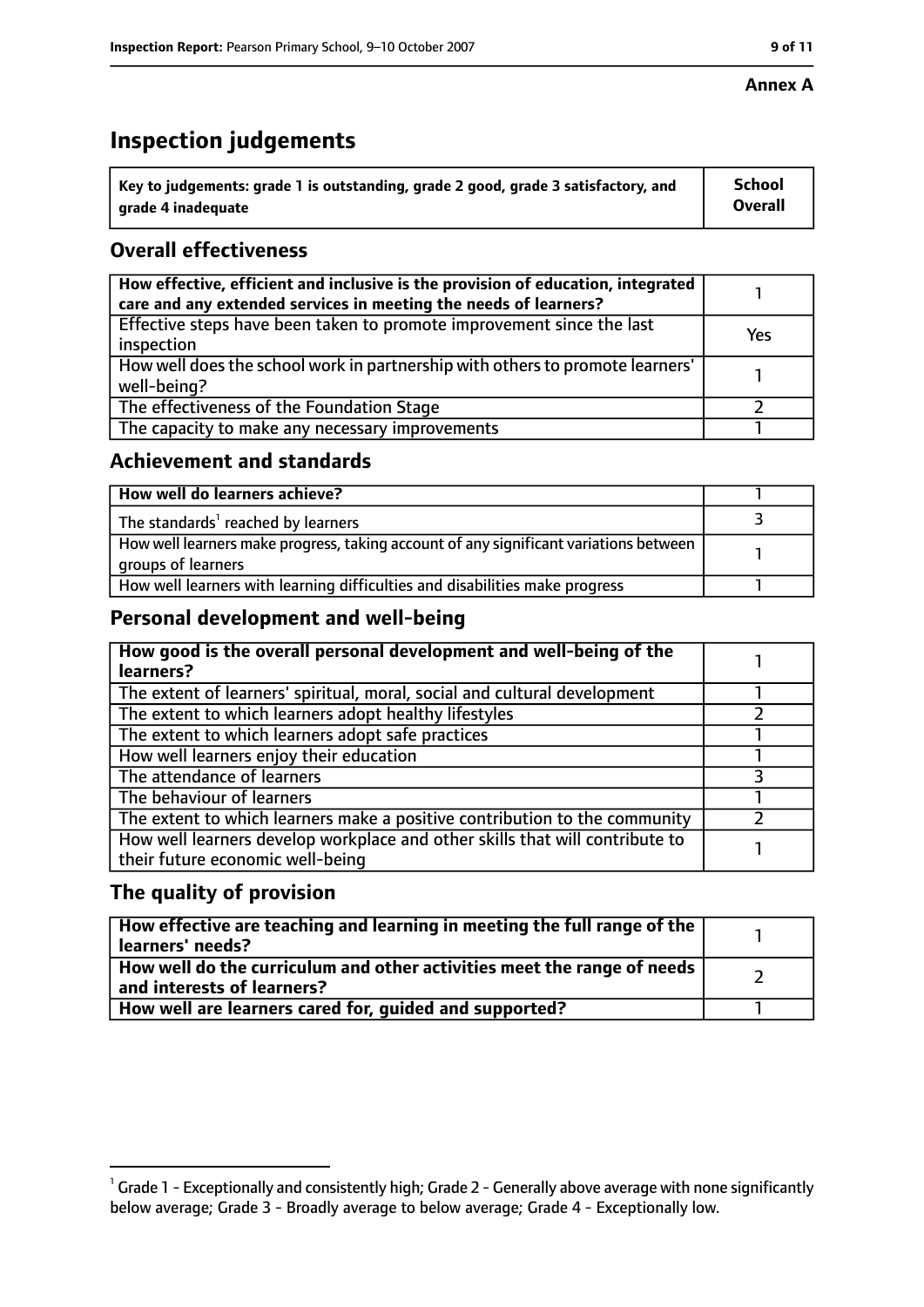# **Leadership and management**

| How effective are leadership and management in raising achievement<br>and supporting all learners?                                              |           |
|-------------------------------------------------------------------------------------------------------------------------------------------------|-----------|
| How effectively leaders and managers at all levels set clear direction leading<br>to improvement and promote high quality of care and education |           |
| How effectively leaders and managers use challenging targets to raise standards                                                                 |           |
| The effectiveness of the school's self-evaluation                                                                                               |           |
| How well equality of opportunity is promoted and discrimination tackled so<br>that all learners achieve as well as they can                     |           |
| How effectively and efficiently resources, including staff, are deployed to<br>achieve value for money                                          |           |
| The extent to which governors and other supervisory boards discharge their<br>responsibilities                                                  |           |
| Do procedures for safequarding learners meet current government<br>requirements?                                                                | Yes       |
| Does this school require special measures?                                                                                                      | <b>No</b> |
| Does this school require a notice to improve?                                                                                                   | No        |